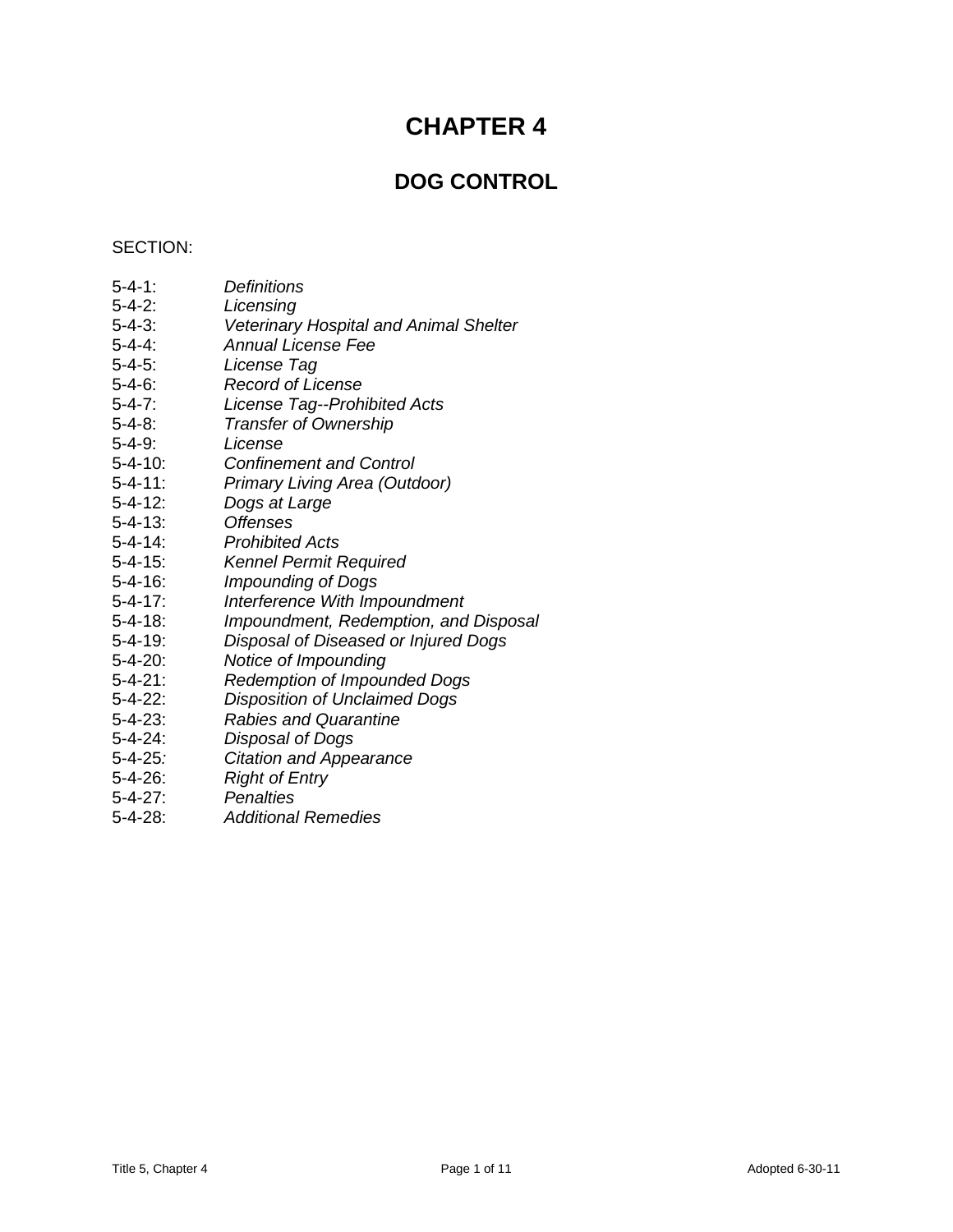**5-4-1:** DEFINITIONS: Words and terms used in this chapter shall be as adopted and defined in Title 5, Criminal Code, Chapter 3, Animals, Section 15, Definitions, of this City Code.

**5-4-2:** LICENSING: The keeping of any dog within the City of Ammon is hereby forbidden unless the owner, custodian, or keeper, or person harboring the dog shall procure a license from the City for such dog. This provision shall not apply to a dog under three (3) months of age, nor shall it apply to a non-resident keeping a dog within the City for no longer than sixty (60) days. In any prosecution for a violation of this section, the absence of a tag to be appended to a dog, as provided in section 5-4-5 of this Chapter, shall be prima facie evidence that the dog has not been legally licensed.

Dogs kept or maintained in a commercial dog kennel need not be individually licensed but must be restricted to the premises or on leash and under control at all times.

Dogs used as guides for blind persons and commonly known as "seeing eye dogs" shall be licensed and registered as other dogs herein provided for, except that the owner, custodian, or keeper of such dog shall not be required to pay any fee therefore.

**5-4-3:** VETERINARY HOSPITAL AND ANIMAL SHELTER: No dog license fee pursuant to section 5-4-2 above shall be required of any veterinary clinic or hospital or animal shelter.

**5-4-4:** ANNUAL LICENSE FEE: The license fee for dogs for each calendar year or part thereof shall be as set by the City Council by duly adopted resolution from time to time. If the license fee is not paid by January 31 of each year, the fees as set shall be double. All licenses shall expire on the 31st day of December of the year for which they are issued. No part of any dog license fee shall be refundable.

In case a dog is brought within the corporate limits of the City within six (6) months of the end of the license year herein designated, the owner or person having such dog in charge shall pay one-half (½) of said amount as herein designated and the City Clerk shall thereupon issue a license as in other cases; provided, however, that the provisions of this section shall not apply to any person visiting in the City for a period not exceeding sixty (60) days and owning or possessing a dog currently licensed and bearing the license issued by another licensing authority, nor shall it apply to any dog which has strayed into the City but is duly licensed by and wearing the tag of another licensing authority.

**5-4-5:** LICENSE TAG: Upon payment of the required license fee, the City Clerk or designate shall issue a license to the person applying therefore, which license shall remain in force until December 31 of that year. The Clerk shall furnish with such license a metal tag which shall be stamped with a number corresponding to the number of such license and the year for which it is issued. Such tag shall be appended to a collar to be worn by the dog at all times. If a dog tag is lost or destroyed, a duplicate tag shall be issued upon a showing of payment of the license fee for the current year and payment of the cost as determined by the City Council for issuing a duplicate tag.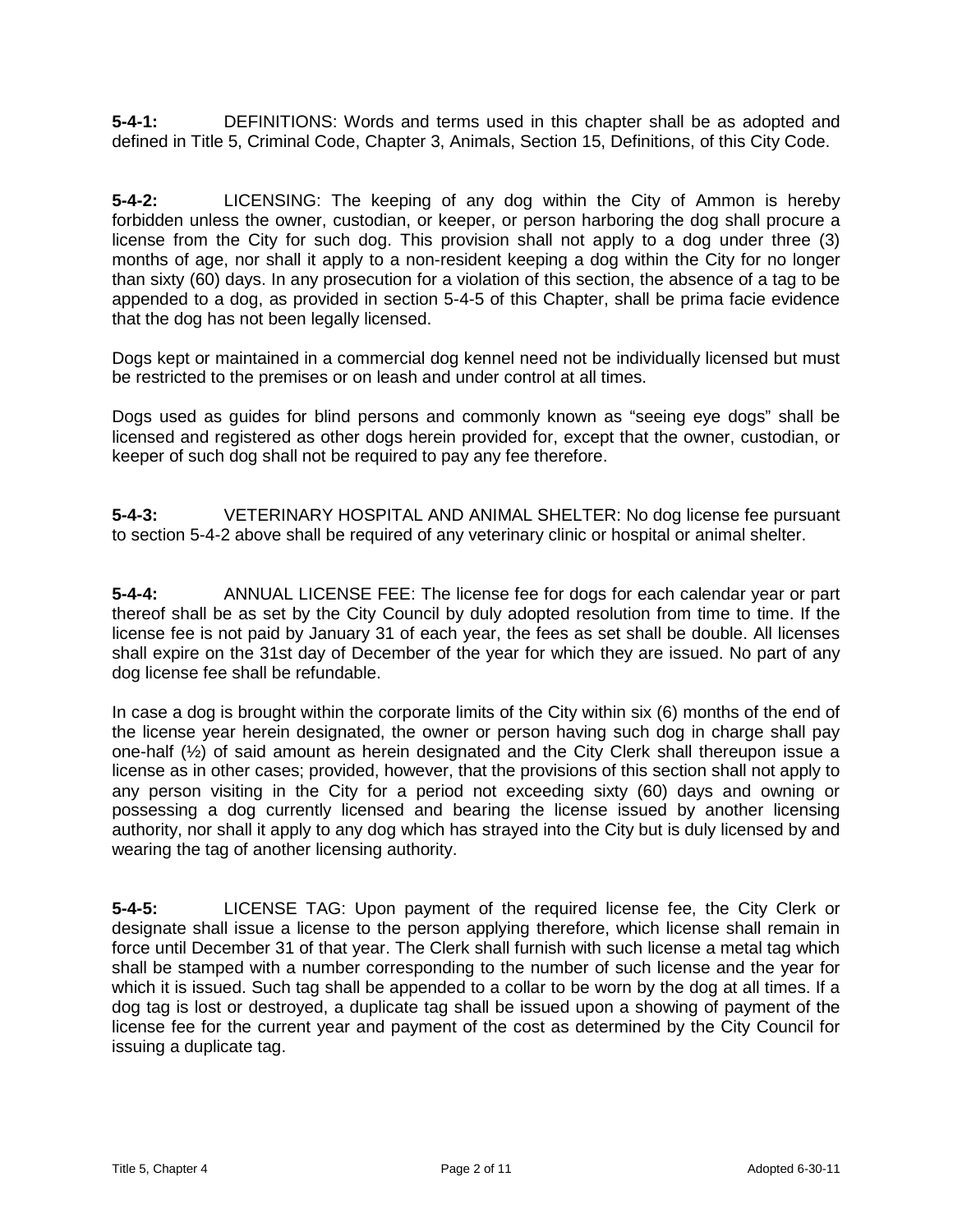**5-4-6:** RECORD OF LICENSE: The Clerk shall keep a suitable record of the licenses issued under the provisions of this Chapter and shall record all of the facts required to be stated in the license. Duplicate records of licenses issued may be properly maintained by the Animal Services Manager at the Animal Shelter.

**5-4-7:** LICENSE TAG--PROHIBITED ACTS: It shall be unlawful for any person to remove, steal, mutilate, or destroy the license identification tag of any dog. It shall be unlawful for any person to refuse to show or exhibit, at any reasonable time or under any reasonable circumstance, to any Animal Control Officer any dog in his or her possession or custody, or to show any license or identification tag issued therefore.

**5-4-8:** TRANSFER OF OWNERSHIP: It shall be unlawful for any person to use any license tag for any dog other than the one for which it is issued. If there is a change in ownership of a licensed dog, the new owner shall apply for and obtain a new license.

## **5-4-9:** LICENSE:

- (A) The City Clerk may, after ten (10) days written notice, revoke any license if the person holding the license fails or refuses to comply with any provision of this Chapter.
- (B) Any person whose license is revoked shall, within ten (10) days thereafter, remove the dog from the City or humanely dispose of the dog, and no part of the license fee shall be refunded.
- (C) It shall be a condition of the issuance of any dog license that any police officer or Animal Control Officer shall be permitted to inspect all dogs, at any reasonable time, and, if permission for such inspection is refused, the dog license shall be revoked.
- (D) The withholding or falsification of any required information on an application shall be grounds for refusal to issue a license or for revocation of a license which has been issued.
- (E) All dogs over six (6) months of age kept, harbored, or maintained by any person in the City shall be vaccinated for rabies by a licensed veterinarian. Proof of vaccination and neutering/spaying must be presented at time of licensing. Renewal of licenses shall require only documentation showing proof of current vaccinations.

## **5-4-10:** CONFINEMENT AND CONTROL:

- (A) It shall be unlawful for a responsible party to tether a dog while outdoors, except when the following conditions are met:
	- 1. A tether no less than ten (10) feet in length is used in compliance with the requirements of this code.
	- 2. The tether is connected to the dog by a buckle-type collar or a body harness made of nylon or leather, appropriate for the size and weight of the dog.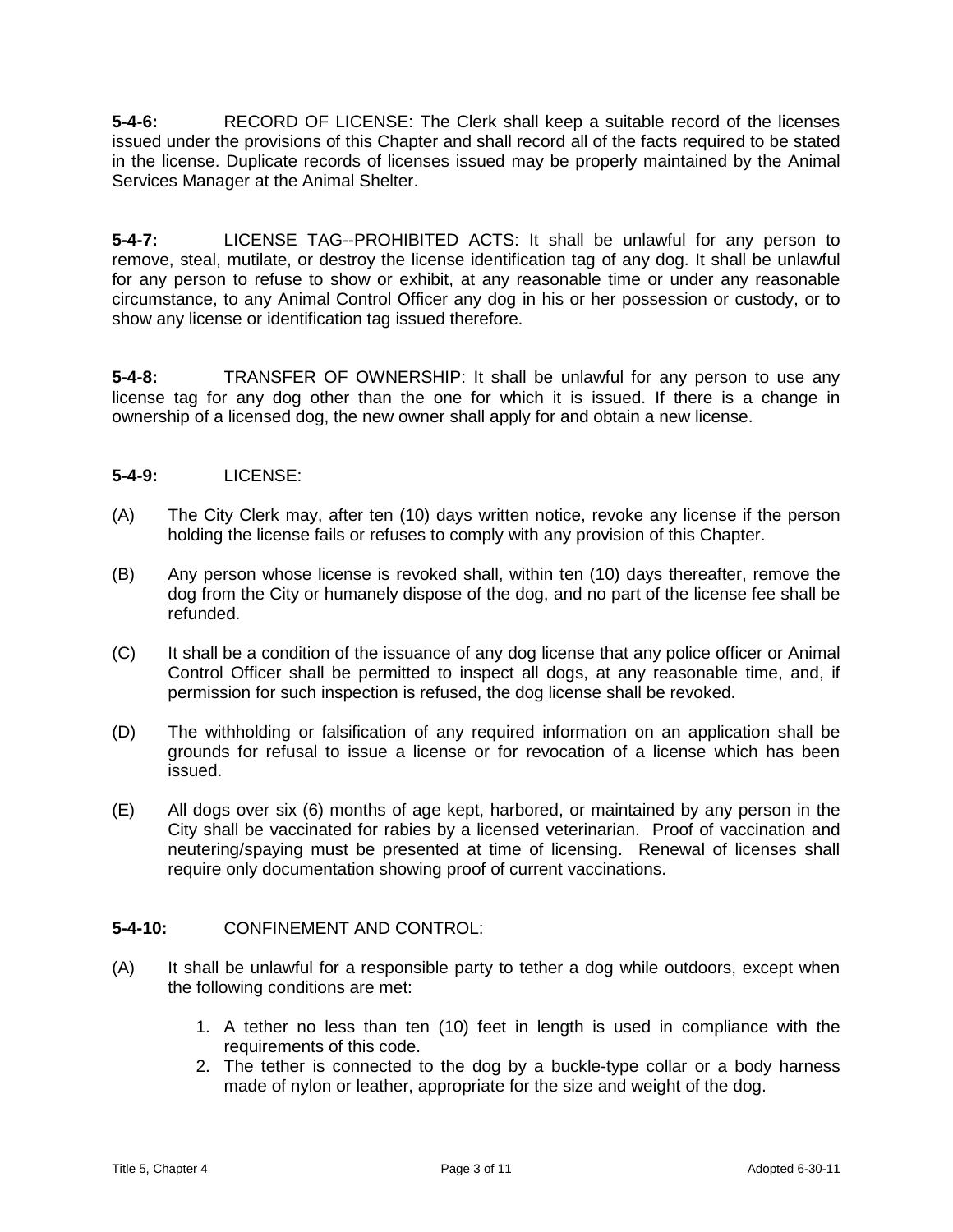- 3. The total weight of the tether does not weigh more than one-eighth (1/8) of the dog's weight.
- 4. The dog is tethered in such a manner as to prevent injury, strangulation or entanglement.
- 5. The dog has access to shelter.
- (B) Owners and custodians of dogs shall exercise diligence and reasonable care to restrain and confine their dogs on the owner's or custodian's property. Adequate restraint exists when the dog is:
	- 1. Enclosed within a house, building, fence, pen or other enclosure where the dog cannot climb, dig, jump or otherwise escape. Such enclosure must be securely fastened anytime the animal is left unattended.
	- 2. Use of invisible fencing (dog must be wearing a working collar).
	- 3. Tethered in compliance with this ordinance.
	- 4. On a leash held by a competent person.
	- 5. Off leash but under voice control and obedient to that person's commands and that person is present with the dog at all times.

**5-4-11:** PRIMARY LIVING AREA (OUTDOOR): Anytime a dog is housed outdoors for a period of twelve (12) hours or more in a twenty-four (24) hour period a living area shall be provided.

An enclosure used as the primary living area where the dog regularly eats, sleeps, drinks, and eliminates shall be a minimum of one-hundred fifty (150) square feet.

Fifty (50) percent of the required space should be added for the second and each subsequent dog kept within the enclosure.

The Animal Control Officer is given discretionary authority to determine whether a dog's living area shows a lack of minimal care such as to constitute cruel impoundment under Title 5, Criminal Code, Chapter 3, Animals.

#### **5-4-12:** DOGS AT LARGE:

- (A) Any person who shall harbor or keep on his premises or in his control any dog which by loud and unusual barking or howling shall disturb the peace and quiet of the neighborhood or the occupants of adjacent premises shall be guilty of a misdemeanor. For the purpose of this section, any dog which excessively, continuously, or untimely barks, molests passersby, chases vehicles, habitually attacks or destroys other domestic animals, trespasses upon school grounds, or trespasses upon private property in such a manner as to damage property, shall be deemed a nuisance.
- (B) It shall be unlawful for any owner, custodian, or keeper of a dog to allow said dog to be on any public street, alley, sidewalk, or any public way or public place within the City unless said dog is on a leash not exceeding eight (8) feet in length or is confined within a vehicle; provided, however, the Mayor may, upon application of any person, authorize within the City dog shows, exhibitions, and dog training courses allowing the dogs participating therein to be controlled by competent attendants. Further, the City Council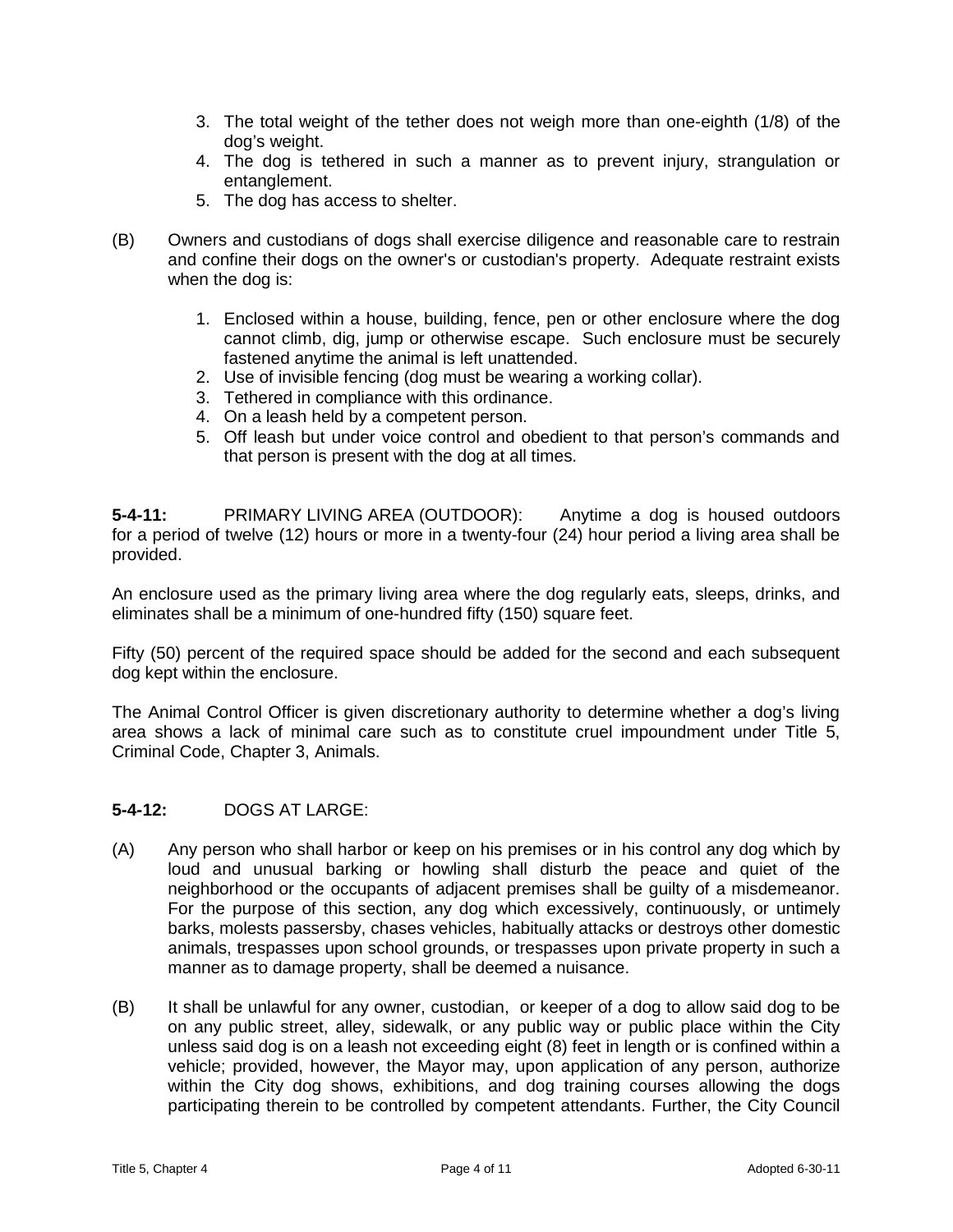may designate such areas of the City which may be used, subject to such rules and regulations as may be prescribed, for the training or exercise of dogs. Dogs within such areas so designated need not be controlled by leash, but shall be under the control of a responsible person and controlled by whistle, voice, or other effective command.

- (C) It shall be unlawful for any owner, custodian, or keeper of a dog to allow said dog to run upon any property in the City without the consent of the owner or tenant in possession of said property. The fact that such dog runs at large by reason of some other person's actions, failure to act, or by other event or circumstance shall not be a defense to prosecution under this section.
- (D) Female dogs in heat are prohibited from running at large. The owner of a female dog shall cause such dog, when in season, to be penned or enclosed in such a manner as to preclude other dogs from attacking such female dog or being attracted to such female dog so as to create a public nuisance.
- (E) It shall be unlawful for any person to let to a female dog any dog, except within an enclosure so arranged as to obstruct such animal completely from the view of all persons who have no proprietary interest in the breeding of such animals.

**5-4-13:** OFFENSES: No person owning, harboring, controlling, or keeping any dog shall permit the dog to do any of the following acts:

- (A) Bite or attempt to bite any person;
- (B) Scatter garbage, refuse, or debris;
- (C) Chase any person, vehicle, or animal;
- (D) Deposit fecal material on any property not that of its owner or custodian;
- (E) Bark, howl, or otherwise cause noise which disturbs or is likely to disturb the peace and quiet of any person.

#### **5-4-14:** PROHIBITED ACTS:

- (A) No person shall keep or harbor, within the City, any vicious dog, as defined in section 5- 4-1 above.
- (B) No person shall keep, harbor, or maintain a dog or dogs within the City in such a manner that the keeping of the same results in a nauseous, foul, or offensive condition. Such condition may be determined by the reasonable discretion of the Animal Control Officer.
- (C) No owner or custodian of a dog shall fail to provide minimum care. In addition, it is unlawful for any person or persons to willfully and maliciously administer or cause be to administered poison of any sort whatsoever to any dog or other animal, the property of another, with the intent to injure or destroy such dog or other animal or to willfully or maliciously place any poison or poisoned food where the same is accessible to any dog or other animal.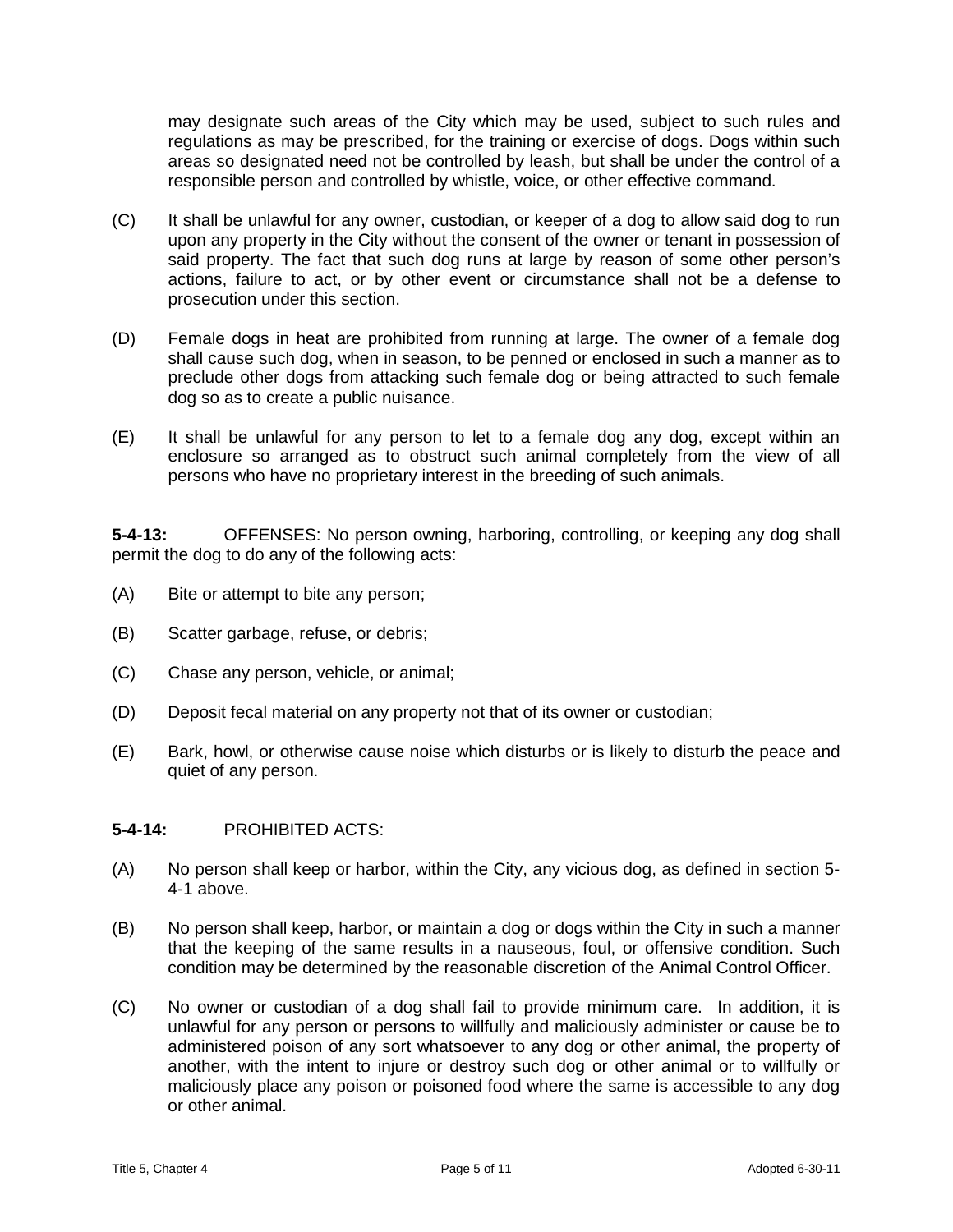- (D) No person shall beat, cruelly ill-treat, or abuse any dog or, having the right or authority to kill any dog, to kill such dog in an inhumane manner.
- (E) No owner of a dog shall abandon such dog.
- (F) The owner or any person having control over or charge of any animal shall be responsible for the removal of feces deposited by the animal or animals in any public place, including but not limited to sidewalks, streets, planting strips, parking lots, parks, recreational areas, or on private property not in the ownership or control of the person having control or purporting to have control over or charge of the animal or animals. Any person violating this subsection shall be guilty of an infraction and shall be subject to the penalties imposed for infraction violations.

**5-4-15:** KENNEL PERMIT REQUIRED: It shall be unlawful to keep, maintain, harbor, or possess upon the premises of any one household or upon the premises of any one business property more than three (3) dogs of licensing age unless the owner or person in charge thereof shall have obtained a kennel permit.

A kennel permit shall be required under the following conditions and following the requirements as listed below:

- (A) A kennel permit shall be required when the owner, custodian, or keeper of dogs shall sell, board, maintain, harbor, possess, treat, breed, or train dogs and receive compensation, consideration, or derive any benefit in return for such activities (commercial boarding facilities and veterinary clinics offering boarding shall be exempt but must be licensed as a commercial business).
	- 1. If more than two (2) litters of puppies are born in any twelve (12) month period at any one household or upon the premises of any one business property, such shall be presumed to be a kennel.
	- 2. Puppies, from any litter, over the licensing age remaining within a residence or business, shall be included in the number of dogs calculated in relation to the requirements of a kennel permit.
- (B) If more than three (3) dogs of licensing age are maintained, harbored, or kept (with or without compensation, consideration, or benefit) at any one household or upon the premises of any one business property, such shall be presumed to be a kennel.
- (C) Application for a kennel permit shall be made to the Clerk. The original application must state the zone in which the kennel will be maintained (No permit shall be issued to any person living in an R2-A, R-3 or R3-A zone without the written permission of the property owner of record). Additionally, such permit shall not be issued unless at least eighty percent (80%) of the persons in possession of premises and/or property owners as necessary within two hundred and twenty-five (225) feet of the premises have consented to the operation of said kennel. Upon receipt of application for a kennel permit, the City Clerk shall submit to the Animal Control Officer or designated appointee, the application for processing. After receipt, Animal Control or designated appointee, shall prepare and submit a letter explaining said request to each address within the designated two hundred and twenty-five (225) feet area. A period of fourteen (14) days shall be allowed for response from each address, prior to approval of a kennel permit.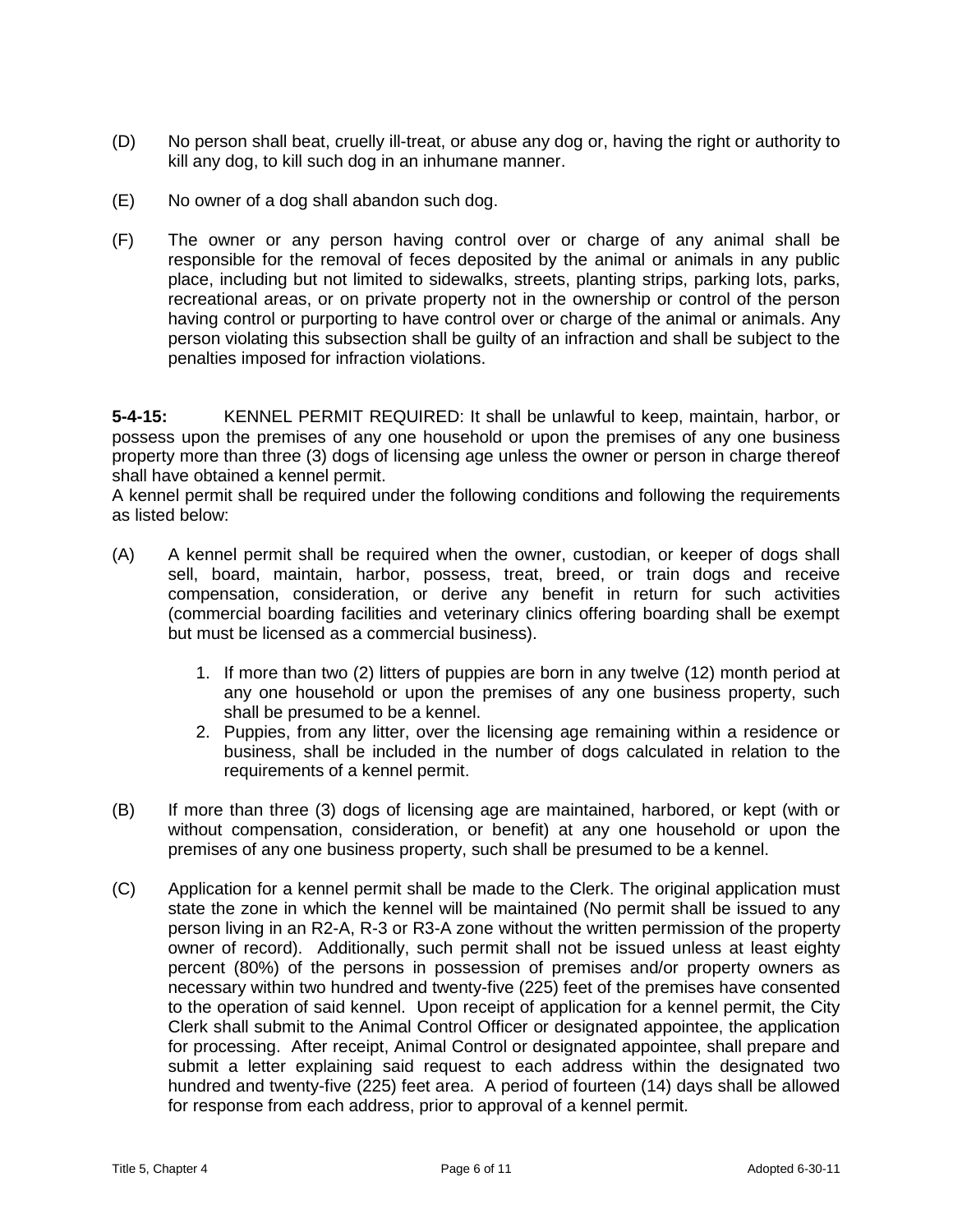- (D) Applications for a kennel permit shall be submitted on a form provided by the City Clerk and shall include the following items:
	- 1. A processing fee, equal to the kennel permit fee shall be charged. In the event the application is denied, no refund shall be issued.
	- 2. The name and address of the applicant.
	- 3. The number of dogs presently kept and the breed(s) of the dogs.
	- 4. The sex of each dog and indication if dogs are spayed or neutered.
	- 5. Records of each dog showing rabies vaccinations.
- (E) Any approved kennel permit, issued by the City Clerk, shall be approved only for the number of dogs listed on the permit at the time of approval. In the event the number of dogs is increased above the number as approved on the permit, a new permit shall be required following all guidelines, requirements and fees as outlined in this chapter.
- (F) The following shall pertain to all kennel permits issued within the City:
	- 1. There shall be a onetime permit fee for all kennel permits within the City.
	- 2. Kennel permits shall be issued in the name of the applicant residing at the address of the application. Permits shall not be transferable to another person or address.
	- 3. There shall be no expiration date for an approved kennel permit except that the City shall have the right to revoke any permit if there has been more than one complaint filed in writing with Animal Services regarding the applicant's maintenance or conditions of such kennel in a calendar year. Any person that has received notice of revocation may request a review of the issued permit, which shall be subject to all requirements and procedure of a new kennel permit application, including but not limited to fees and application requirements.
	- 4. Issuance of a dog kennel permit shall not authorize the construction or use of any building or structure in violation of the provisions of the Zoning Ordinance.
- (G) Kennel permit fees shall be determined by a schedule of fees adopted by the City Council by resolution which may be amended from time to time.

#### **5-4-16:** IMPOUNDING OF DOGS:

- (A) All dogs found running at large are declared to be a public nuisance, and it shall be the duty of the Animal Control Officers to take them up and impound them.
- (B) The Animal Control Officers shall have the duty to take up and impound any vicious dog as defined in this Chapter found within the City limits.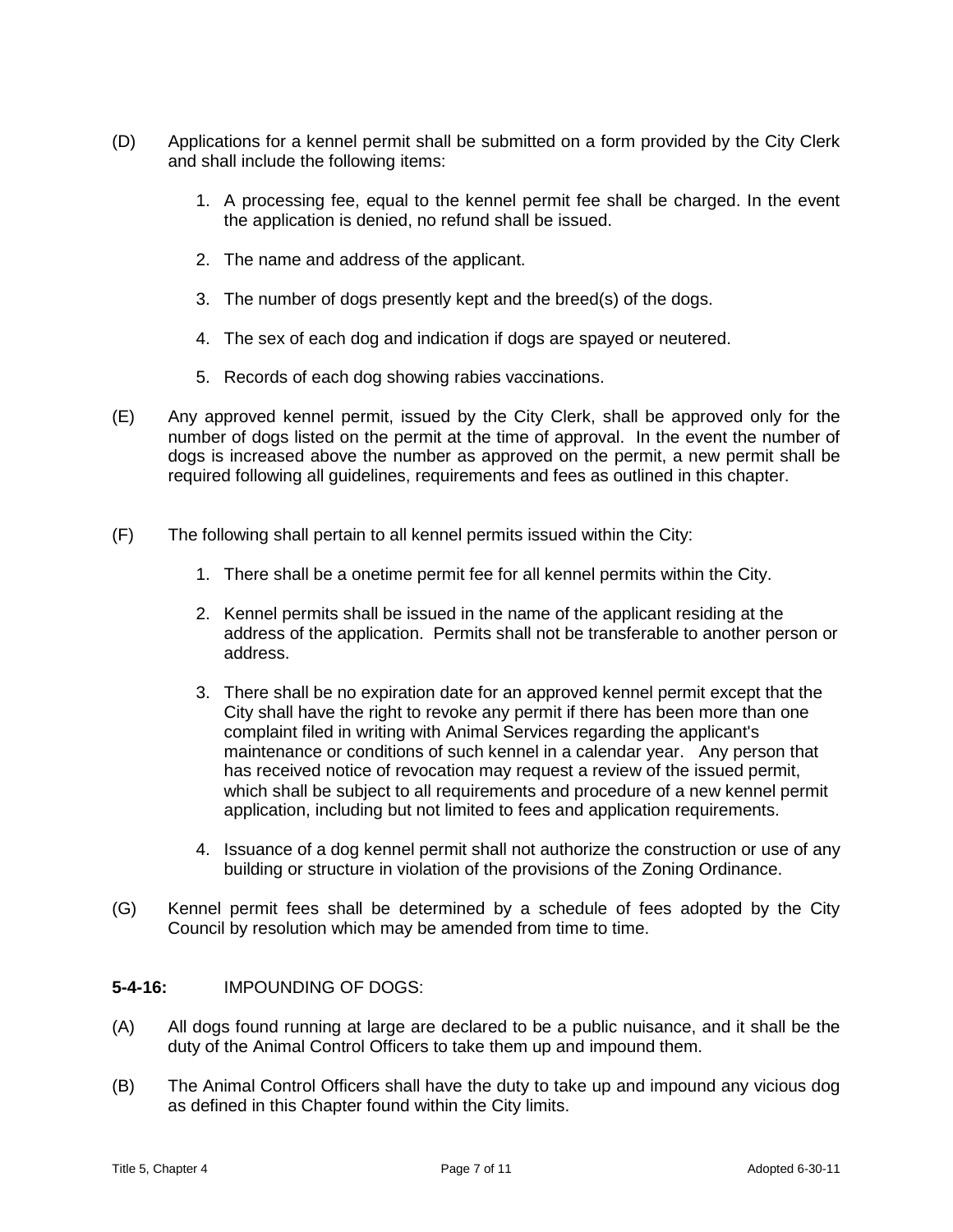- (C) Animal control is authorized to immediately impound any animal which:
	- 1. Appears to be deprived of minimum care as specified in section 5-4-14 (C) and the wellbeing of animal is compromised.
	- 2. Appears to have been cruelly treated as described in section 5-4-14 (D)
	- 3. Left in an unattended vehicle and is deprived of adequate ventilation or is subject to extreme temperatures as specified in section 5-3-3 (A)

Animal control shall leave at the place where the animal was impounded a conspicuous notice indicating that the animal has been impounded by the City, the reason(s) why the animal was impounded, the time and date of impoundment and the address and phone number where the animal is impounded.

(D) All animals impounded at the shelter shall comply with the rules and regulations set forth by that shelter.

#### **5-4-17:** INTERFERENCE WITH IMPOUNDMENT:

- (A) No person shall interfere with, hinder, delay, or impede a police officer or Animal Control Officer in the enforcement of the provisions of the Chapter.
- (B) No person shall falsely represent to any police officer or Animal Control Officer his or her address, non-ownership of impounded dogs, or other required information.

## **5-4-18:** IMPOUNDMENT, REDEMPTION, AND DISPOSAL OF:

- (A) Unlicensed Dogs: All dogs not licensed or not identified by tag found running at large shall be retained in the Pound for a minimum of seventy two (72) hours. At any time during said seventy two (72) hours, the owner, custodian, or keeper of said dog may redeem same by procuring a license as in this Chapter provided, and by paying in addition a fee to the Animal Services Manager and a per diem charge as shall be set by the Council from time to time by resolution.
- (B) Unlicensed Vicious Dogs: All vicious dogs not licensed or identified by tag shall be retained in the Pound for a minimum of seventy two (72) hours. The Animal Services Manager or his authorized representative shall serve a notice on the owner, custodian, or keeper of the dog (if known) as provided in 5-4-18, stating that the dog has been impounded as a vicious dog and that the dog will be destroyed within ten (10) days after the date of such notice unless an order to show cause is issued by a court of competent jurisdiction and served upon the City, requiring the City to show cause why the dog should be destroyed. Such notice shall be deemed to be given as of the date of its delivery to the owner, custodian, or keeper of the dog or if by mail such notice shall be deemed to be complete upon deposit in the United States mail, postage prepaid, to the owner, custodian, or keeper at his or her address. If such order to show cause is not served upon the City within ten (10) days of the date of such notice, the dog shall be destroyed and disposed of as provided herein. If the order to show cause is issued and served within ten (10) days of delivery of the notice, the dog shall be retained in the pound until further order of the court. If the owner, custodian, or keeper is not known, or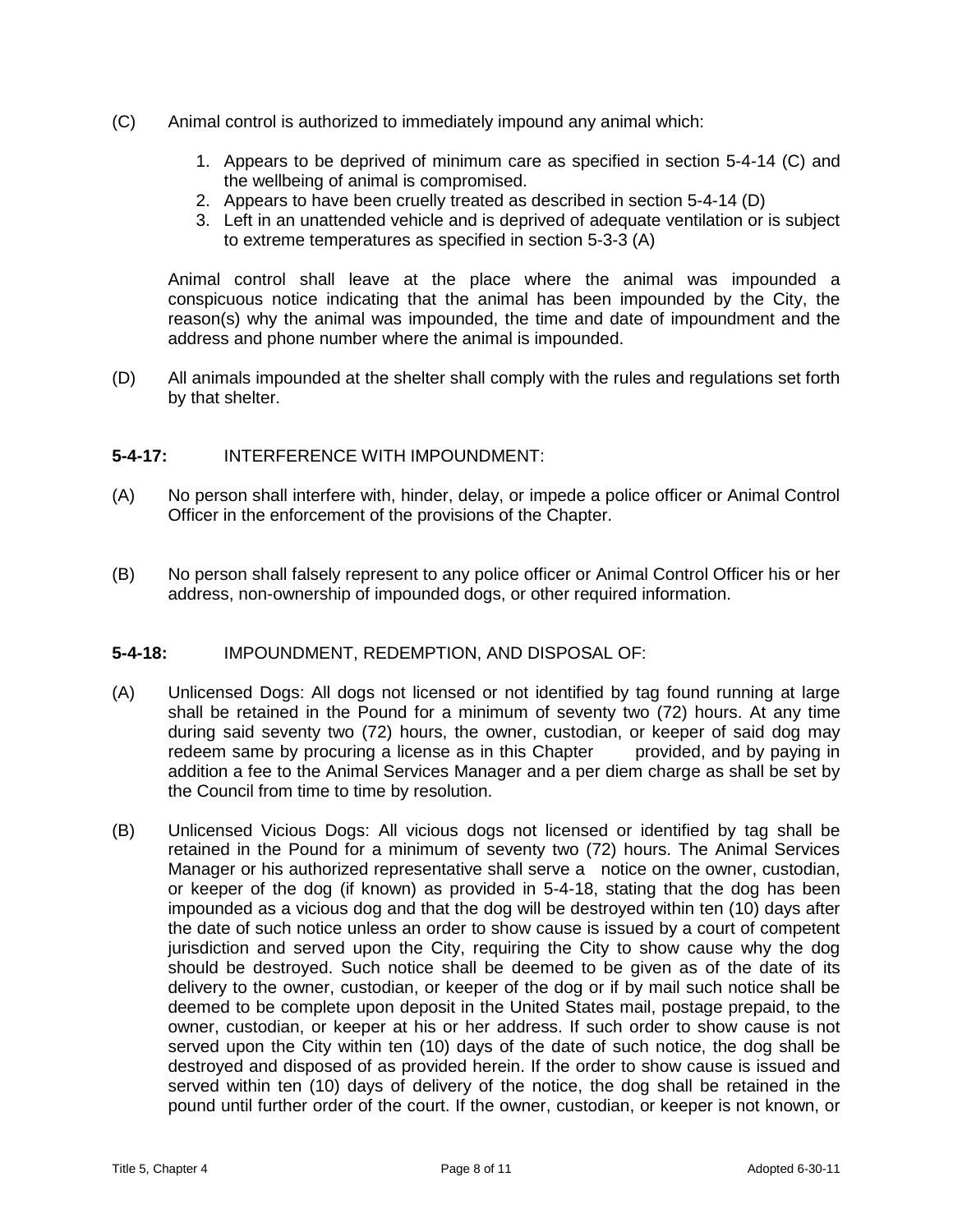cannot be discovered and the dog is not claimed after seventy two (72) hours, the dog may be disposed of as provided in 5-4-22.

- (C) Licensed Dogs: All licensed and properly identified dogs found running at large shall be retained in the Pound for a minimum of five (5) days after the owner is notified of the impoundment. As soon as reasonably possible following the impoundment of a properly identified dog, the Animal Services Manager shall give notice of the impoundment to the owner of the dog, by telephone if possible. If the dog is not redeemed within twelve (12) hours after impoundment, the Animal Services Manager may notify the owner of the impoundment by mailing notice to the owner at the address furnished to the Clerk at the time of licensing. At any time during the stated five (5) days period, the owner may redeem said dog by paying an impound fee to the Animal Services Manager and a per diem charge as shall be set by the City Council from time to time by resolution. The five (5) day period shall commence to run at noon on the day following the posting of the letter.
- (D) Licensed Vicious Dogs: If a vicious dog is licensed and properly identified with a dog tag, the Animal Services Manager shall notify the owner of the impoundment within forty eight (48) hours of the impoundment. If notice is made by mail, such notice shall be deemed to be complete upon deposit in the United States mail, postage prepaid, addressed to such owner at such address. This notice shall state that the dog has been impounded as a vicious dog and that the dog will be destroyed within ten (10) days after the date of such notice unless an order to show cause is issued by a court of competent jurisdiction and served upon the City, requiring the City to show cause why the dog should be destroyed. If such order is not served upon the City within ten (10) days of serving of the notice, the dog shall be destroyed as provided in this Chapter. If the order to show cause is issued and served within ten (10) days of mailing of the notice, the dog shall be retained in the pound until further order of the court.

**5-4-19:** DISPOSITION OF DISEASED OR INJURED DOGS: If the Animal Control Officer or the animal shelter reasonably believes that a dog who is sick, diseased, or injured would pose a threat to the health of other dogs with whom it would associate, or if the pain and suffering is severe and it appears to be permanent, the Animal Control Officer or the shelter has the authority to dispose of the dog in a humane manner.

**5-4-20:** NOTICE OF IMPOUNDING: Not later than forty eight (48) hours after the impounding of any dog, the owner, if known, shall be notified, either personally or by first class mail addressed to the owner at his last known address, of said impoundment, describing the animal and the place and time of taking and the place and time the animal may be redeemed.

**5-4-21:** REDEMPTION OF IMPOUNDED DOGS: The owner, keeper, or lawful custodian of any dog impounded under the provisions of this Chapter may reclaim such dog within three (3) days after receiving personal notice, or five (5) days after the mailing of notice; provided, that said dog shall be released to the owner or custodian only upon payment of the dog license fee, if unpaid, and all impoundment charges and costs of maintaining said animal, which charges shall be as determined by the City Council by duly adopted resolution from time to time. In addition, any animal that has been impounded at the shelter must comply with the rules,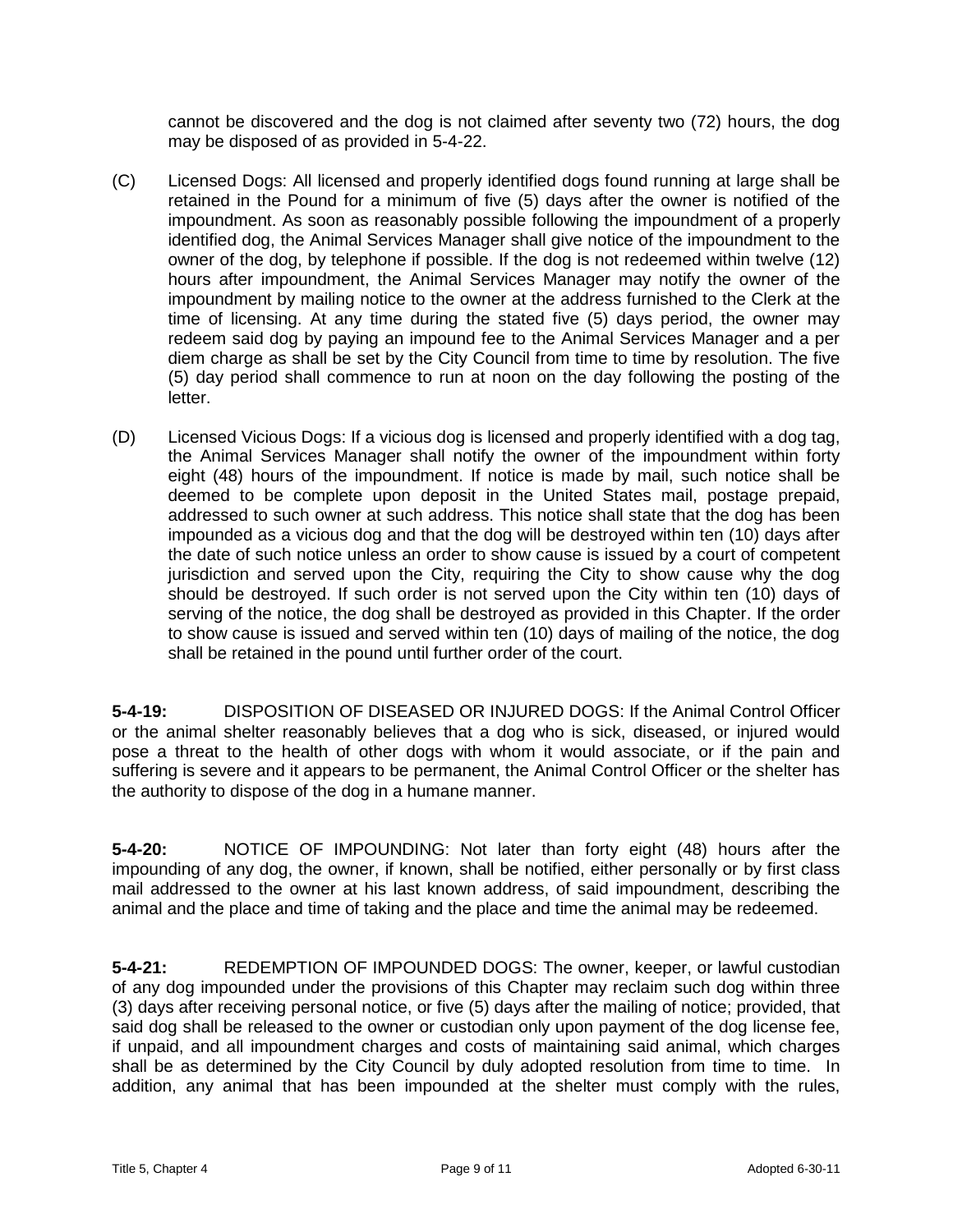regulation and fees as set by the designated shelter of the City. No dog shall be released from impoundment until a current license for the dog has been obtained and all fees have been paid.

**5-4-22:** DISPOSITION OF UNCLAIMED DOGS: Any dog unclaimed or not redeemed within the period of time as herein stated may be sold by the Animal Services Manager to any person for the best price obtainable.

**5-4-23:** RABIES AND QUARANTINE: If a dog has bitten, scratched, or otherwise attacked a person, the owner of such dog or any person having knowledge of such incident shall immediately notify the police department and the health officer. The Animal Control Officer shall have authority to require the owner of any dog which has bitten any person so as to cause an abrasion of the skin, or showing of rabies, to subject such dog to impoundment at the regular daily fee, or to a practicing veterinarian for quarantine, or in an enclosure approved by an Animal Control Officer from which it cannot escape and which is not accessible to the public, and shall be kept for a minimum period of ten (10) days, and if such dog shall be determined free of rabies, the dog shall be returned to the owner. If the impoundment fee is not paid, the dog will be subject to disposal as herein provided.

Further, it shall be the duty of all practicing veterinarians to report to the health officer all cases of rabies or suspected rabies with which he comes into contact or to which his attention has been directed.

No person shall kill or cause to be killed any rabid dog, any dog suspected of having been exposed to rabies or any dog biting a human, except as herein provided, nor remove same from the City limits without written permission of the health officer.

**5-4-24:** DISPOSAL OF DOGS: In case any dog is not redeemed or sold as herein provided for, the dog shall be destroyed by euthanasia and the carcass disposed of in any lawful manner.

**5-4-25:** CITATION AND APPEARANCE: Any violation of the provisions of this Chapter may result in a citation issued by any duly authorized officer or Animal Control Officer. Such owner, custodian, or keeper of any dog or dogs that have been determined by the officer to have violated any provisions of this Chapter shall be subject to a written citation and such officer shall have prepared and served upon such owner, custodian, or keeper a written citation containing a notice to appear in court, the name and address of the person charged, the offense charged, the time and place when and where the offense charged occurred, and the time when the person charged shall appear in court and such other pertinent information as may be necessary or desirable. Provided further, that said owner, custodian, or keeper of such dog or dogs shall appear in court within fifteen (15) days after such citation is issued. Complaint may be filed for any violation or refusal to appear in court on any citation as in any proceeding for the violation of ordinances. It shall be unlawful for any person issued a citation to fail to appear in response to such citation as required thereby.

**5-4-26:** RIGHT OF ENTRY: In the enforcement of any provision of this Chapter, any duly authorized officer or Animal Control Officer is authorized to enter the premises of any person to